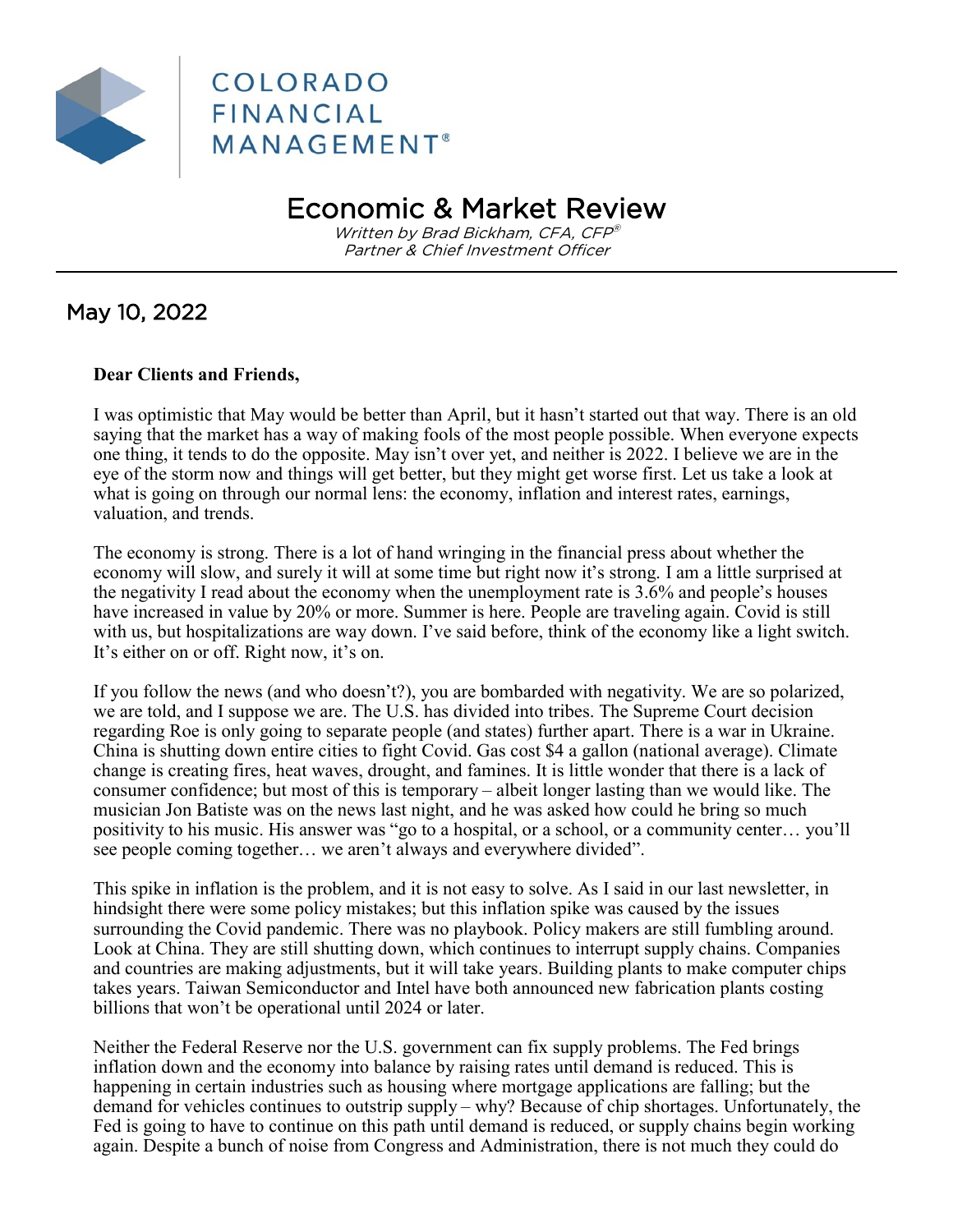even if they were functional, which they aren't. It's just going to take some time. Inflation should be down to about 4% by the end of 2022. Granted, it has been higher and for longer than we expected, which is why we missed some investments like gold or TIPs; but with inflation likely to peak soon, and begin falling, we think it is too late to jump into those assets.

So, what happens to interest rates? Rates tend to move from one level to the next and then stay there for a while. Here is a look at the last 10 years. You can see consolidation periods around 2%, 2.5%, and 3%. I previously thought that rates would pause at 2.5%, but that was wrong. With inflation running as high as it is, and with the Fed now expected to raise rates to 2½% - 2¾% the bond market just ran ahead. It will probably consolidate around the 3% level, but that's all dependent on inflation slowing as I've projected.



The returns on bonds have been really bad – we know; and surprisingly so. Rates have rarely, if ever risen this far this fast. A 1% rise in rates results in a 5% - 10% drop in bond prices (depending on the length of maturity). Since rates have risen from  $1\%$  to  $3\%$  over the last  $1\%$  years, this has resulted in significant declines in bond prices. We mitigated the losses in a number of ways: i) we underweighted bonds; ii) we reduced maturities; and iii) we used alternatives such as high yield bonds and other strategies. Additionally, for most clients we hold individual bonds. These will be held to maturity and the change in price is truly on paper. At maturity these bonds are redeemed at face

value. All these helped but were not enough to lead to positive returns. The only positive returns in fixed income have come from cash.

Looking forward, positive returns will come back to bonds. It is a mathematical certainty, but it won't happen until interest rates stop rising – and that goes back to the



previous discussion about inflation.

Corporate earnings continue to grow. For the first quarter, 79% of S&P 500 reported positive earnings surprises and 74% positive revenue surprises. The growth rate was 9.1%. Analysts are still projecting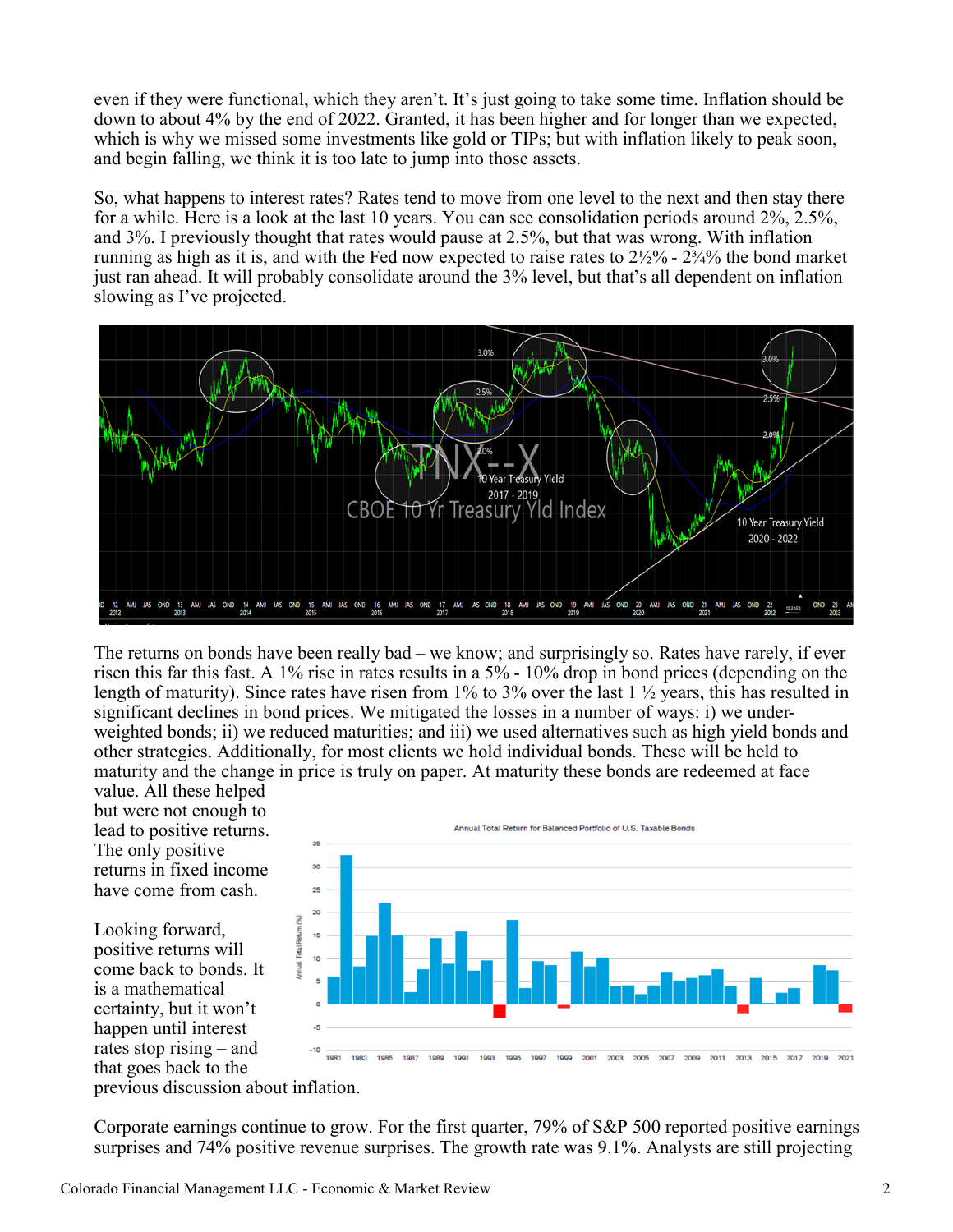record high earnings for 2022 and 2023. Because earnings are expected to keep rising, and the market is falling, the valuation of the market is getting better. The P/E ratio based on estimated earnings is now 17.6, which is below the 5 year average and close to the 10 and 25 year average. Large cap tech stocks and speculative stocks have had significant declines. Valuations are looking better than they have for several years.



On the equity side of portfolio, we have made several changes this year. We reduced our over-weight to large cap growth and increased value. We have been under-weight international for years, and reduced emerging markets even further.

Here are a couple of reminder charts:



Colorado Financial Management LLC - Economic & Market Review 3